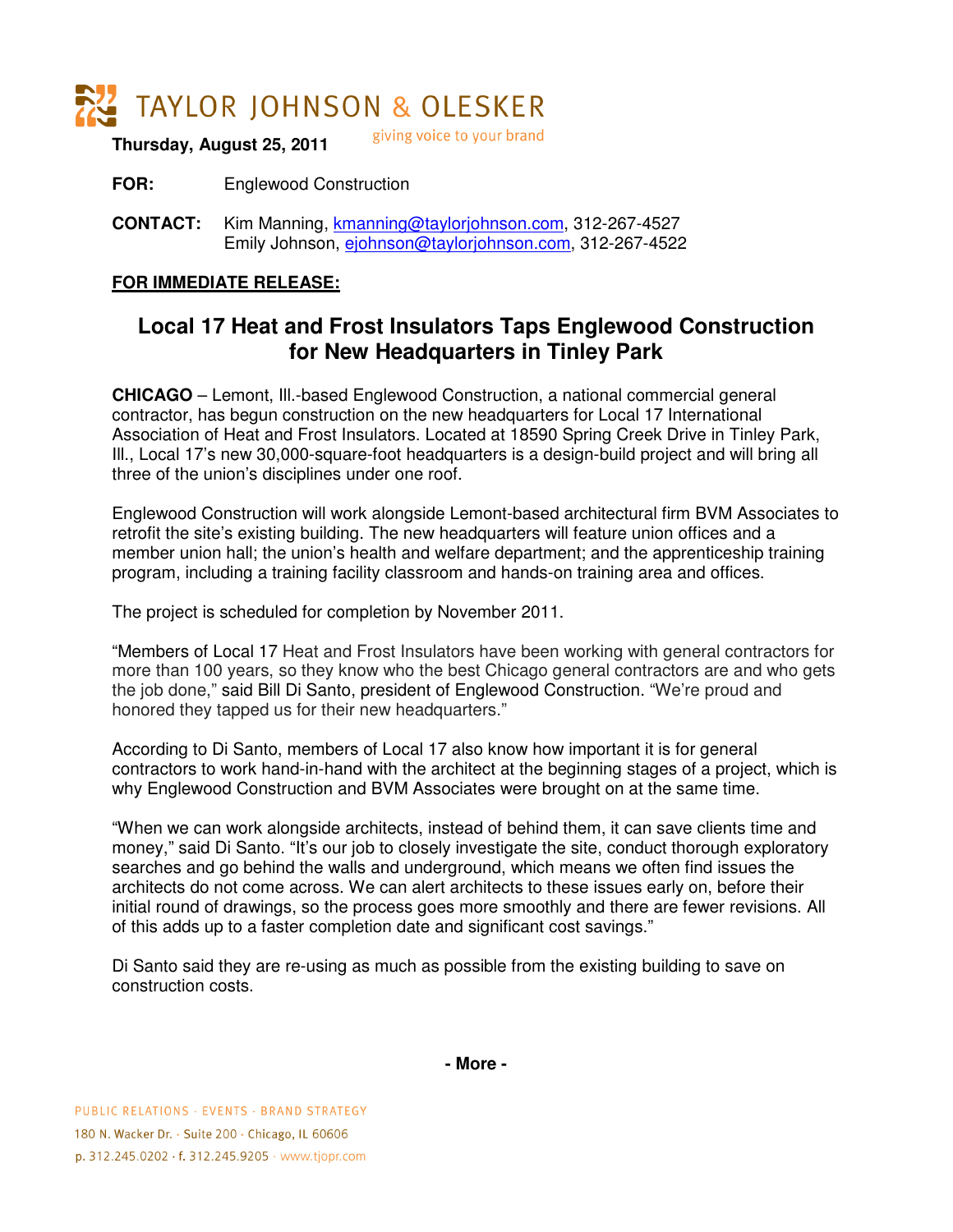## **Local 17 Heat and Frost Insulators Headquarters – Page 2**

"Salvaging existing infrastructure and re-using materials is another advantage when a general contractor is brought in early," Di Santo said. "We can review the site with the architect and point out things we can re-use before they draw up the plans."

The previous headquarters for Local 17 Heat and Frost Insulators was located on S. Racine Avenue in Chicago. Local 17 has more than 1,200 active members. Each year, the union trains and educates on average 80 apprentice insulators at its facility.

## **About Englewood Construction:**

Englewood Construction, Inc. is a commercial general contractor specializing in the construction of retail, restaurant, shopping center, hotel and office/industrial projects throughout the United States. Established in 2001, Englewood Construction's executive team has more than 30 years of commercial construction experience, including executive positions with R.A.S. Builders and Capitol Construction. Since its founding, Englewood Construction has managed over 500 projects in 28 states and amassed a national qualified vendor base exceeding 20,000 subcontractors and suppliers. For more information on the company, visit www.englewoodconstruction.com, and to learn the latest insights and tips on solving commercial construction issues visit the company's blog at www.hardhatchat.com.

# # #

| <b>Photo Caption:</b> | Englewood Construction has begun construction on the new<br>headquarters for Local 17 International Association of Heat and Frost<br>Insulators in Tinley Park, III. |
|-----------------------|----------------------------------------------------------------------------------------------------------------------------------------------------------------------|
| <b>Editor's Note:</b> | For interviews or more information, please contact Kim Manning at<br>kmanning@taylorjohnson.com or 312-267-4527.                                                     |